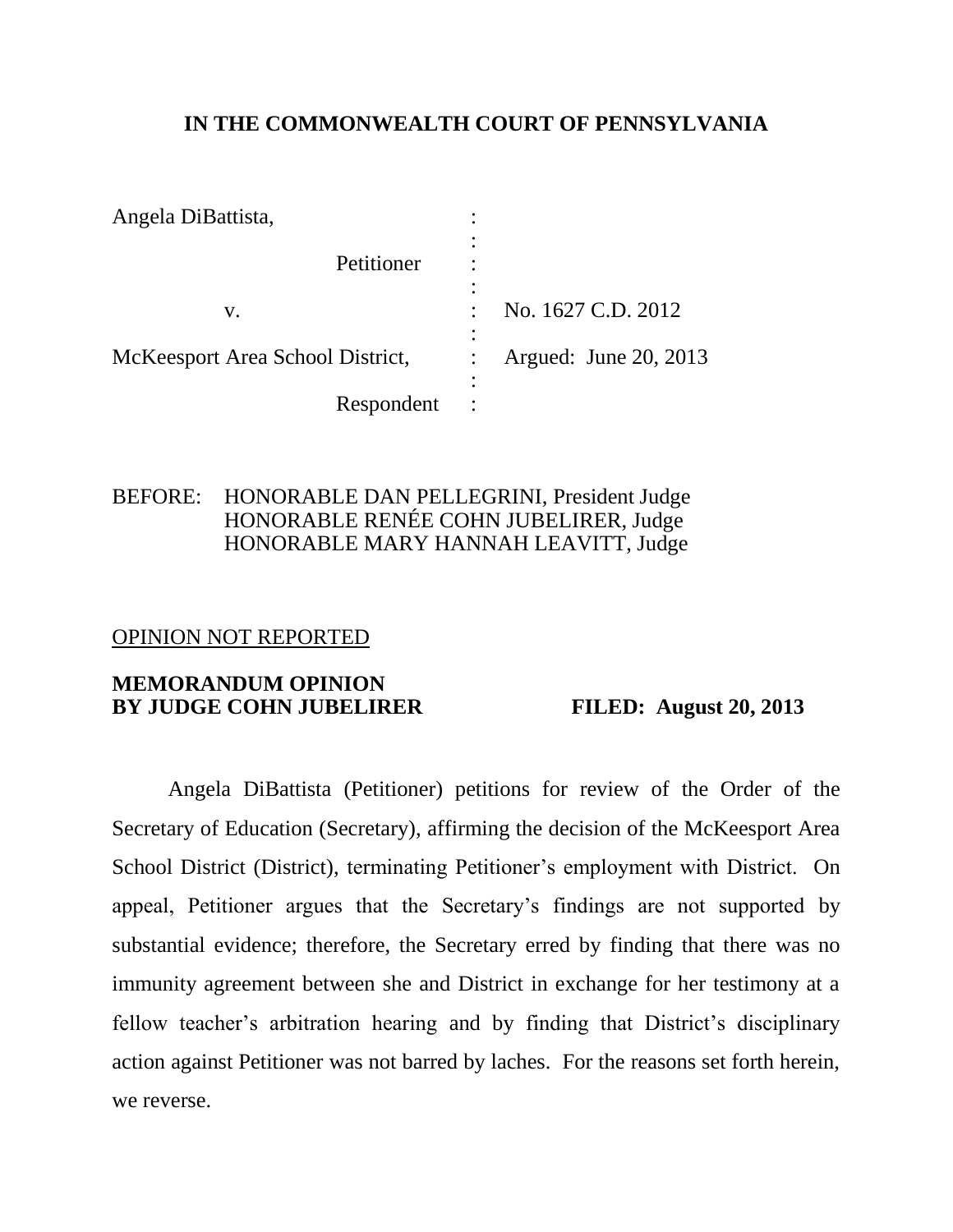In 2004, a District teacher and Petitioner's co-worker (Co-worker) was the subject of disciplinary action taken by District that resulted from his conduct during a six year personal relationship with Petitioner, which culminated in a June 4, 2004 incident during which Petitioner received an injury to her eye. (Secretary Op., Findings of Fact (FOF) ¶¶ 2-5.) District pursued internal disciplinary charges against Co-worker that included striking, stalking and sexually harassing Petitioner, and other charges unrelated to Petitioner. (Hr'g Tr. at 111-112, May 25, 2010, R.R. at 331A; Hr'g Tr. at 89, June 1, 2010, R.R. at 379A; Hr'g Tr. at 61-64, June 21, 2010, R.R. at 418A.) In preparation for Co-worker's arbitration hearing, District's solicitors met with Petitioner on March 4, 2005. (FOF ¶ 6.) Petitioner's attorney, John Zoscak, advised District's solicitors that he was not sure whether Petitioner would testify at Co-worker's arbitration hearing; in response, District solicitors explained that if she refused to testify, District wanted a release from Petitioner absolving District of any liability should Petitioner be harmed by Coworker in the future. (FOF  $\P$  13-14.) Petitioner agreed to testify and, in speaking with District's solicitors in preparation for her testimony, she revealed that she had engaged in sexual conduct with Co-worker on District property when no students were present. (FOF ¶ 21.) At Co-worker's arbitration hearing on March 8, 2005, upon learning that District intended to raise this issue during Petitioner's testimony, Petitioner's attorney questioned District solicitor, "But what about [Petitioner]?" District's solicitors responded, "[h]ow many times have I got to tell you? I'm not interested in [Petitioner]." (FOF ¶ 37.) Moreover, District's solicitors had already told Petitioner's attorney at the meeting on March 4, 2005 that this "wasn't a proceeding that was going to involve filing charges against [Petitioner]." (FOF ¶ 27.) Petitioner testified at Co-worker's arbitration hearing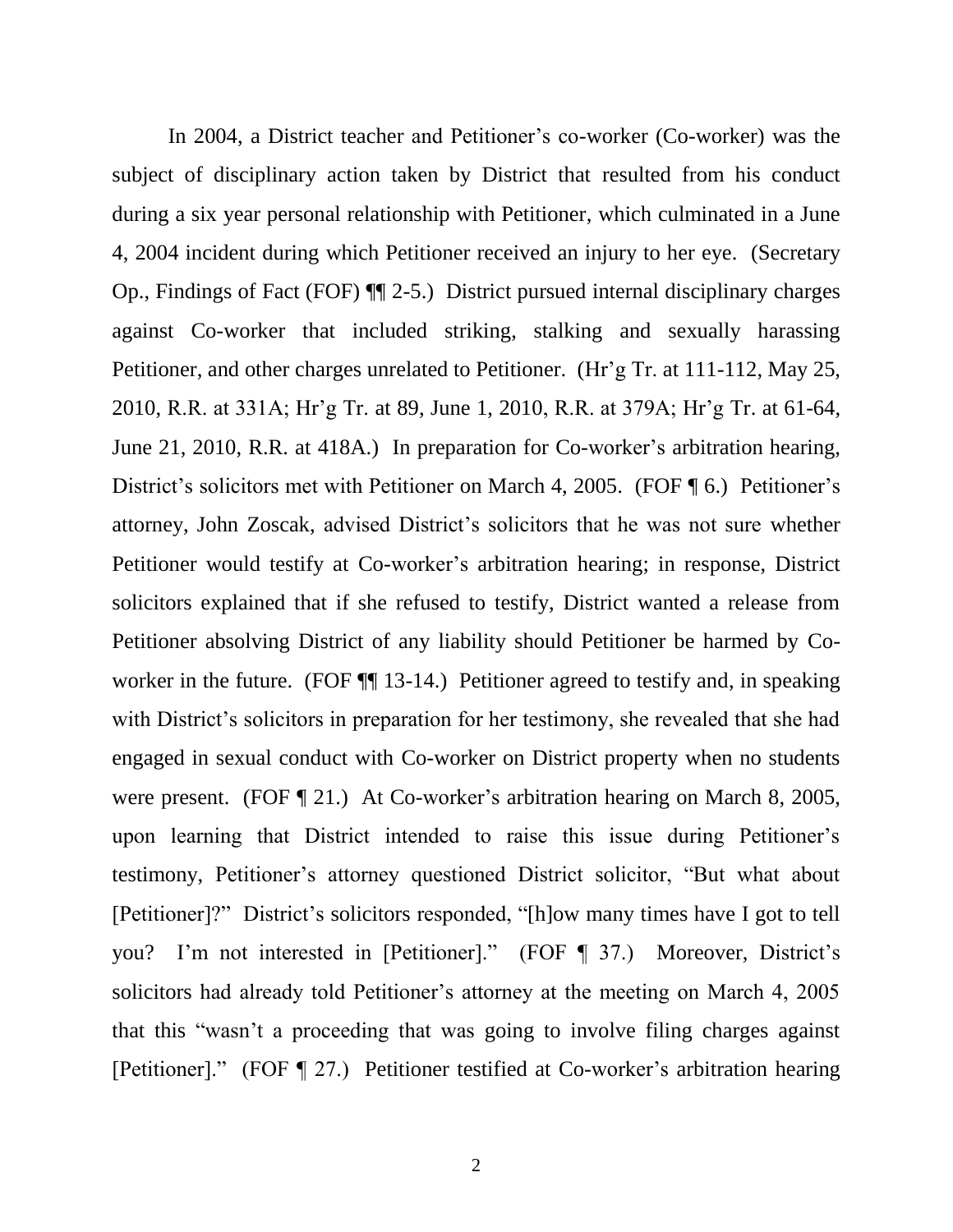that she had engaged in sexual conduct on District property. (FOF ¶ 38.) Petitioner continued to teach in the District and received a "satisfactory" rating  $1$  for 2004-2005 on her evaluation in June 2005, signed by then Superintendent Patrick Risha. (FOF ¶¶ 41-42, 44-45.)

An Opinion and Award dated August 28, 2005 in Co-worker's arbitration found insufficient evidence against Co-worker, who was then reinstated. (FOF ¶ 46.) One week after Co-worker's arbitration concluded, when a District solicitor and Petitioner's attorney happened to meet in a social setting, the District solicitor stated that Petitioner "could put the case behind her for the rest of her life." (FOF ¶ 40.) However, in December 2005, Petitioner learned that a local newspaper obtained confidential information from Co-worker's arbitration and her attorney notified a District solicitor that the newspaper intended to publish an article about sexual misconduct in the District. (FOF ¶ 50-51.) District then advised Petitioner, by letter dated January 4, 2006, "that she was being placed on administrative leave immediately due to allegations of immorality" pursuant to Section 1122(a) of the Public School Code of  $1949^2$  (School Code). (FOF ¶ 53; Letter from District to Petitioner (January 4, 2006) at 1, R.R. at 504A.) On January 6, 2006, the local newspaper published the article on sexual misconduct in the District. (FOF ¶ 55.) District hired independent counsel (IC) and, on January 12, 2006, notified Petitioner that an investigatory interview, i.e., deposition, was scheduled for January 19, 2006. (FOF ¶¶ 49, 56.)

<sup>&</sup>lt;sup>1</sup> Ratings could be either "satisfactory" or "unsatisfactory." (FOF  $\P$  43.)

<sup>&</sup>lt;sup>2</sup> Act of March 10, 1949, P.L. 30, as amended, 24 P.S.  $\S$  11-1122(a). This section provides, in pertinent part, that "[t]he only valid causes for termination of a contract heretofore or hereafter entered into with a professional employe shall be [*inter alia*] immorality." Id.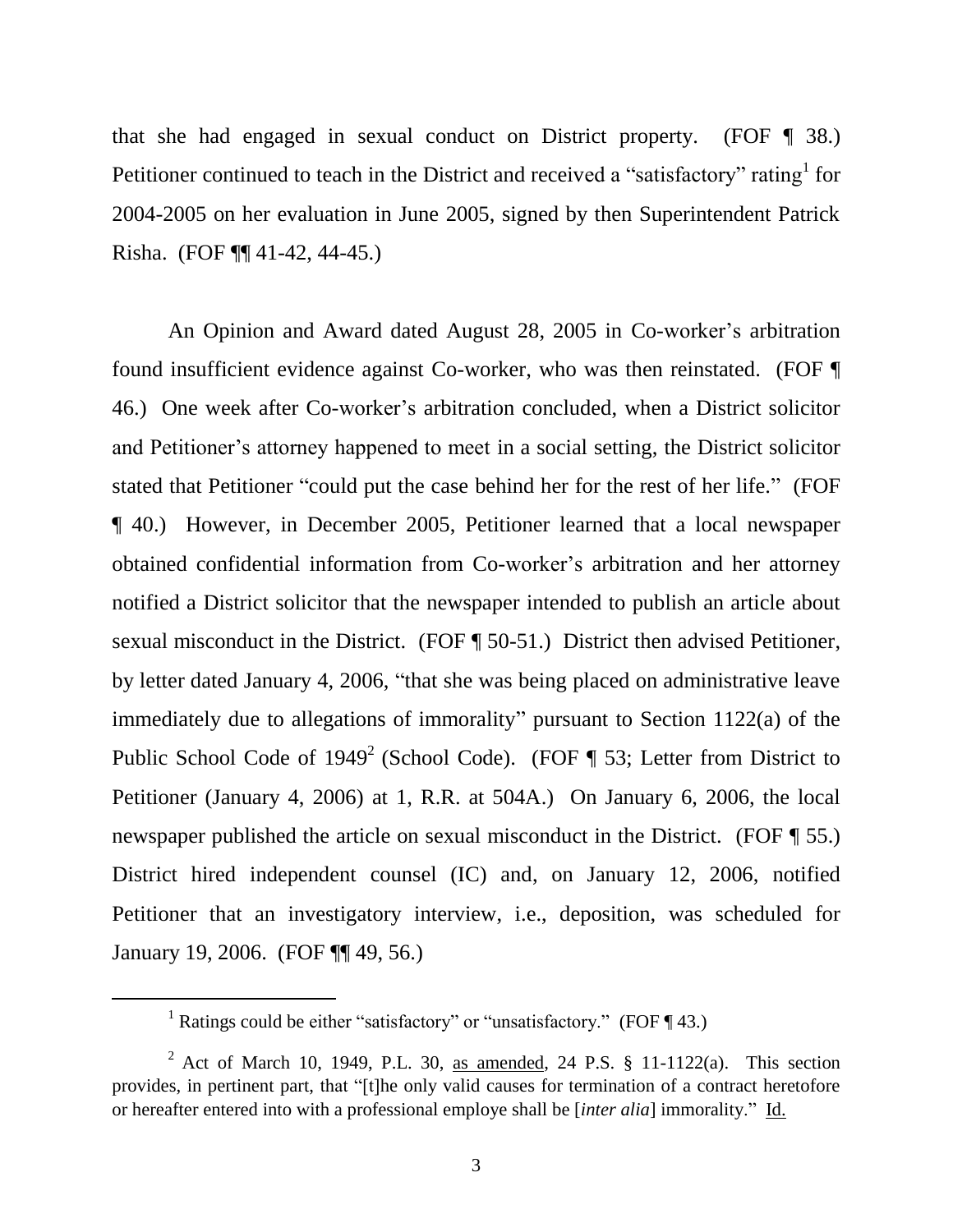On January 19, 2006, District, through IC, and in the presence of Superintendent Risha and a District solicitor, conducted an investigatory interview of Petitioner during which Petitioner "read a prepared statement in which she asserted immunity" and "focused on her belief that she had an immunity agreement." (FOF ¶¶ 57, 59-60.) IC told Petitioner that District "did not agree with her assertion of immunity," but advised her that immunity was an affirmative defense that could be raised if she were ever charged with sexual misconduct. (FOF ¶¶ 62-63.) However, IC cautioned Petitioner that if she did not cooperate by answering the questions, he would advise Superintendent Risha to take disciplinary action against her for lack of cooperation. (FOF ¶ 65.)

On February 14, 2006, IC and Superintendent Risha conducted a second investigatory interview of Petitioner. (FOF ¶ 68.) After the interview, Superintendent Risha advised Petitioner that she must decide by April 3, 2006 whether to resign with paid leave through November 30, 2008 or face dismissal charges. (FOF  $\P$  68-69.) Petitioner rejected the resignation with paid leave option<sup>3</sup> and, on April 24, 2006, received a Notice of Hearing and Statement of Charges for immorality.<sup>4</sup> (FOF ¶¶ 69, 73-74; Notice and Statement of Charges, April 24, 2006,

<sup>&</sup>lt;sup>3</sup> Patricia Maksin, then Board Director and Pennsylvania State Education Association (PSEA) Vice President, who was PSEA President at the time of the hearings before the Board in this matter, testified that Petitioner and Co-worker were offered the same resignation package, but that "money wise, I can't tell you because they were on different salary schedules." (Hr'g Tr. at 40, June 21, 2010, R.R. at 412A.)

<sup>&</sup>lt;sup>4</sup> The Secretary's findings of fact also include that Co-worker was investigated for immorality on District property and advised that he could either resign or face dismissal charges. Co-worker did not face dismissal charges because he agreed to a settlement wherein District permitted him to use sick leave paid at more than the normal rate until the date of his birthday, making him eligible for early retirement with thirty-one years of service, utilized the early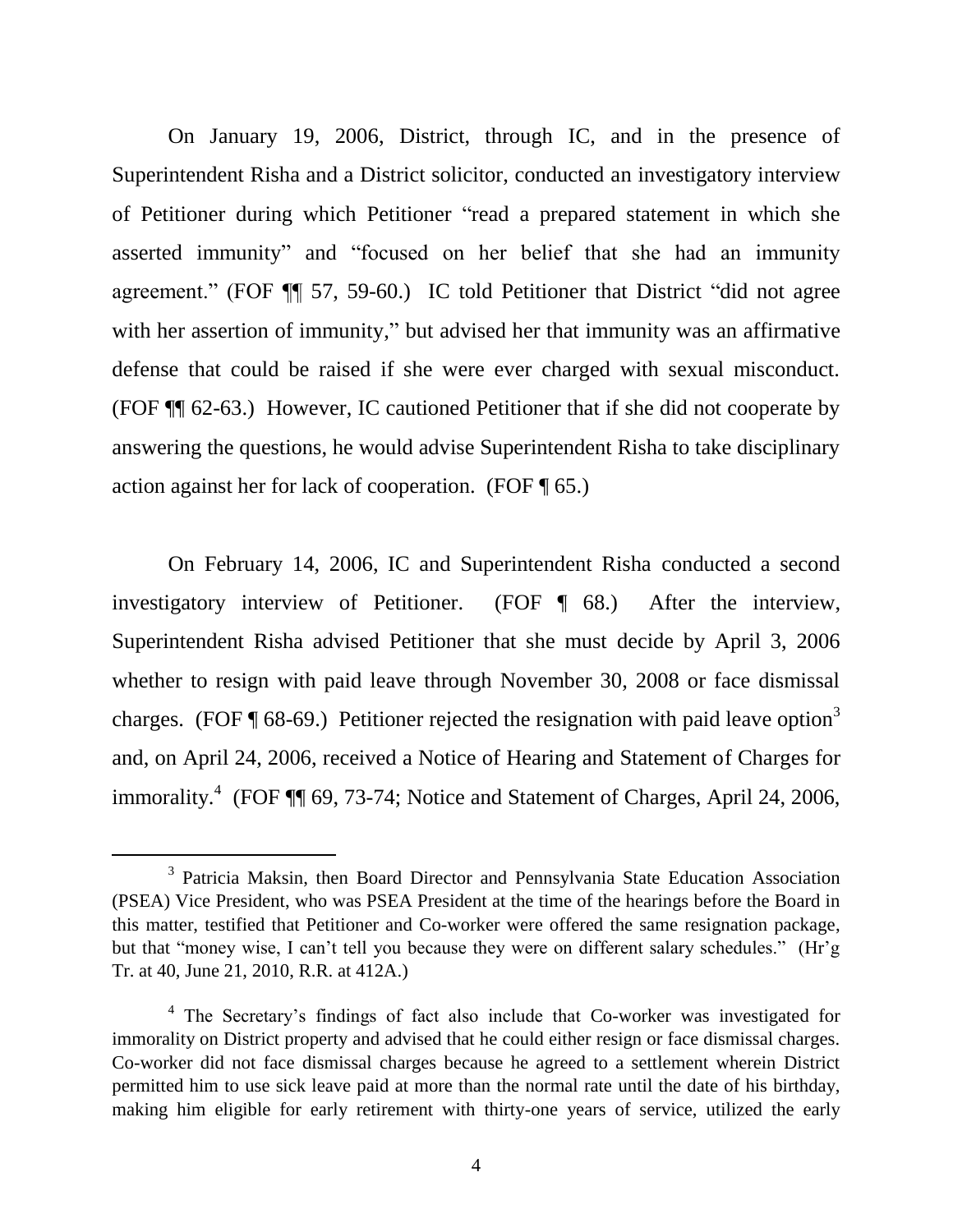at 1-3, R.R. at 571A-73A.) Having elected a hearing before the District Board of School Directors (Board), Petitioner attended a pre-hearing conference on July 26, 2006 at "which it was decided that hearings would proceed on August 1 and 2, 2006." (FOF ¶¶ 82-83.) However, due to Petitioner's medical condition and also multiple scheduling conflicts by both District and Petitioner, no Board hearings were held until May 11, 2010, when the first of six hearings was held through July 6, 2010. (FOF ¶ 84-85.)

The hearing transcripts reveal that District called the following witnesses to testify at the Board hearings: (1) Petitioner; (2) Solicitors, Jacob Skezas, John Cambest, and Gary Matta; (3) former Superintendent Risha; (4) teachers Nicole and Michael Cherepko; (5) Title IX Investigators, Patricia Tkacik and Michael Matta, Jr.; (6) Co-worker; and (7) present Superintendent Michael B. Brinkos. Petitioner called the following witnesses to testify on her behalf: (1) Petitioner's then counsel, John N. Zoscak, Jr.; (2) President of District Education Association, Patricia Maksin; (3) retired District Superintendent, Frank A. McLaughlin; (4) Attorney Arthur H. Baker, III, a colleague of John Zoscak familiar with Coworker's arbitration; and (5) David G. Donato, then Board member and local business owner. At the conclusion of the hearings, the Board determined that no immunity agreement was ever offered to Petitioner in Co-worker's arbitration, and District sustained its burden that Petitioner should be dismissed from employment. On February 23, 2011, the Board issued an Order terminating Petitioner. (FOF ¶ 94.)

retirement penalty, and was provided full health insurance benefits paid for by District. (FOF ¶¶ 75-81.)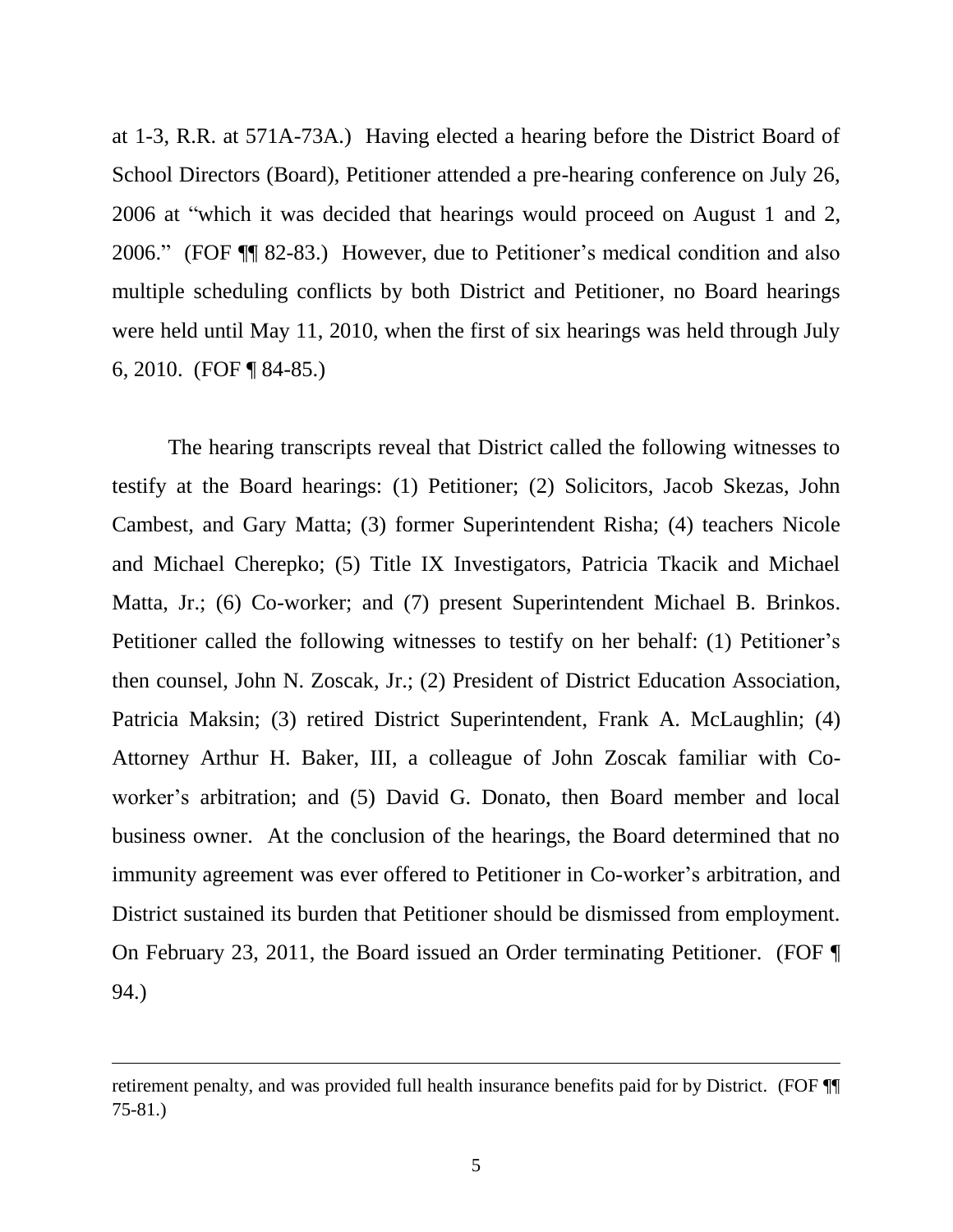On March 28, 2011, Petitioner filed a Petition for Appeal with the Secretary. (Petition for Appeal, March 28, 2011, R.R. at 779A.) Petitioner raised in her appeal to the Secretary, *inter alia*, whether there was an immunity agreement between District and Petitioner, and whether the defense of laches applied. Pursuant to Section 1131 of the School Code,<sup>5</sup> the Secretary conducted a *de novo* review of the Board's record without taking additional evidence.

In addressing the issue of immunity, the Secretary noted that the parties were totally at odds on this issue, with Petitioner unequivocally asserting that she had immunity insulating her from any dismissal charges by District, and with District in disagreement about Petitioner's characterization of conversations during Coworker's arbitration and the existence of an immunity agreement. (Secretary Op. at 15.) The Secretary concluded that there was no enforceable immunity agreement, reasoning that since Co-worker's arbitration involved the alleged June 2004 injury to Petitioner's eye, not immorality, and since District had never amended Co-worker's charges to include immorality, the critical testimony by Petitioner was only that Co-worker assaulted her, not the testimony that implicated

l

 $5$  24 P.S. § 11-1131. Section 1131 provides, in relevant part, as follows:

In case the professional employe concerned considers . . . herself aggrieved by the action of the board of school directors, an appeal . . . may be taken to the Superintendent of Public Instruction at Harrisburg. . . . The Superintendent of Public Instruction shall review the official transcript of the record of the hearing before the board, and may hear and consider such additional testimony as he may deem advisable to enable him to make a proper order.

Id. This has been interpreted to mean that the Secretary conducts a *de novo* review and makes his or her own findings of fact. Belasco v. Board of Public Education of the School District of Pittsburgh, 510 Pa. 504, 514-15, 510 A.2d 337, 342-43 (1986). As further explained in Belasco, the Superintendent of Public Instruction has been replaced by the Secretary. Id. at 509, 510 A.2d at 340.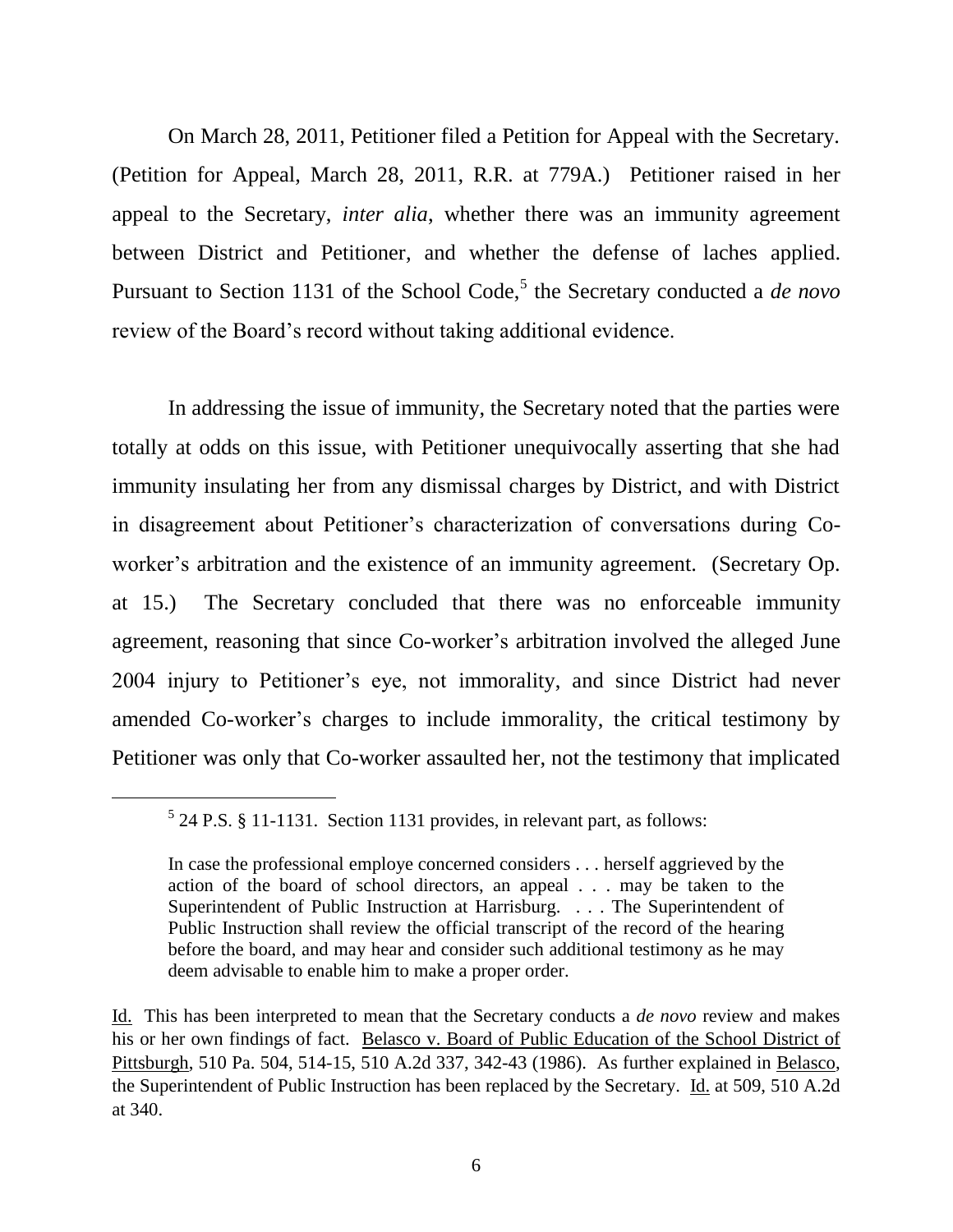the dismissal charges against Petitioner. Therefore, the Secretary determined that it was not reasonable to conclude that District would have granted Petitioner immunity in exchange for her disclosure that went beyond the testimony sought for Co-worker's arbitration hearing. (Secretary Op. at 23.) On the issue of laches, the Secretary concluded that District was diligent in pursuing the charges against Petitioner, who failed to meet her burden that laches applied. (Secretary Op. at 27- 31.) Thus, the Secretary issued an Order affirming District's termination of Petitioner's employment pursuant to Section 1122 of the School Code. Petitioner now appeals to this Court.<sup>6</sup>

Petitioner argues that the Secretary erred by not finding there had been an immunity agreement between District and Petitioner. Petitioner maintains that all of the surrounding circumstances show that a meeting of the minds arose between Petitioner and District that, if Petitioner agreed to testify, District would have no interest in pursuing Petitioner in connection with such testimony and would no longer require her to sign a waiver to protect District if Petitioner were to suffer any future injuries caused by Co-worker. Petitioner contends District assured her that District never intended to pursue any charges against her, and only did so when a local newspaper printed an article about sexual misconduct in the District after obtaining a copy of confidential material from Co-worker's arbitration. Petitioner further maintains that the Secretary erred by dismissing Petitioner's defense of laches.

<sup>&</sup>lt;sup>6</sup> "This Court's review is limited to a determination of whether the findings of fact made by the Secretary are supported by substantial evidence, errors of law were committed or constitutional rights were violated" and "[s]ubstantial evidence is such relevant evidence as a reasonable mind might accept as adequate to support a conclusion." McFerren v. Farrell Area School District, 993 A.2d 344, 352 n.6 (Pa. Cmwlth. 2010).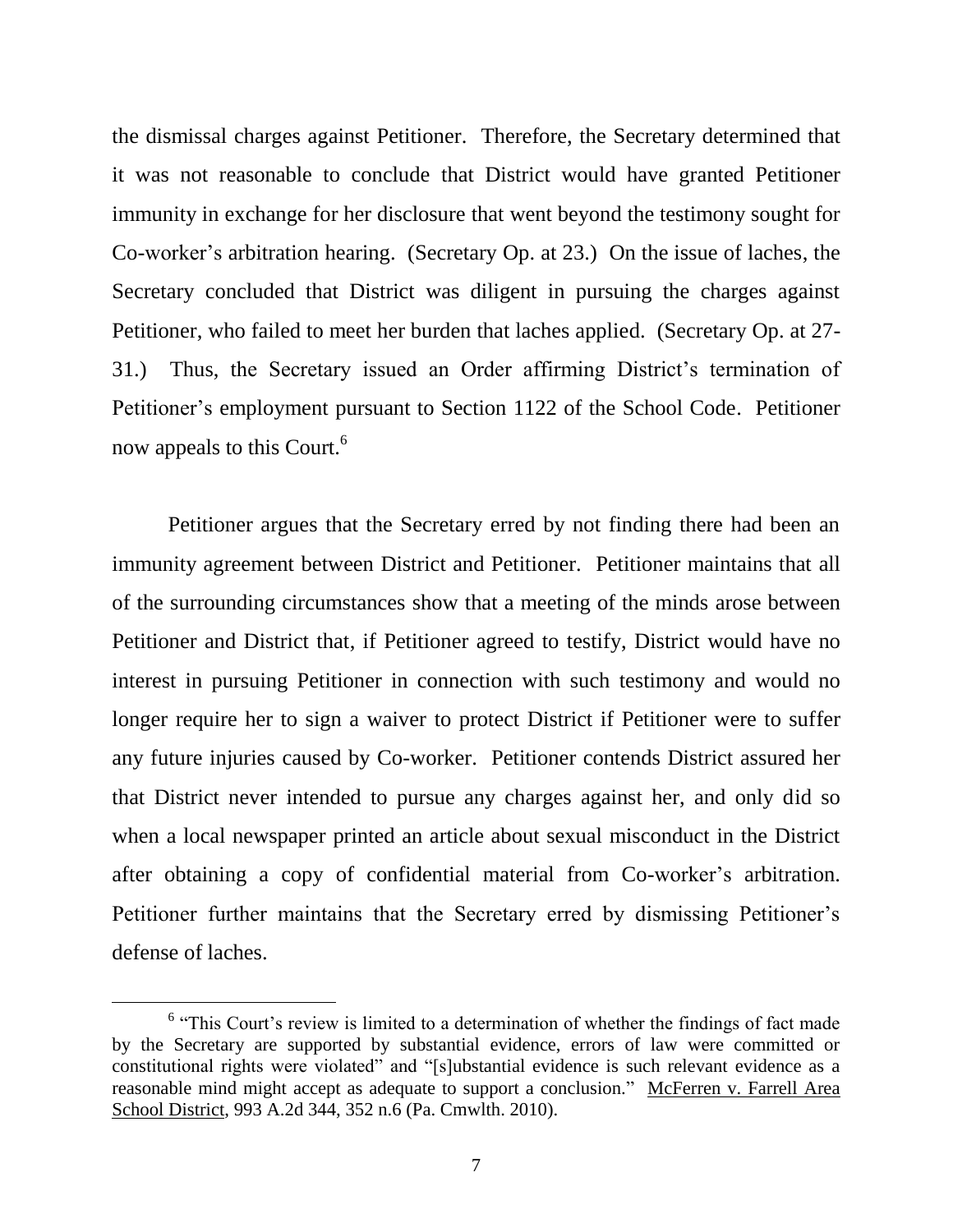It is undisputed that there was no *written* immunity agreement between District and Petitioner. The question is whether there was an oral agreement or meeting of the minds, either express or implied, between Petitioner and District that, if Petitioner testified in Co-worker's arbitration, District would not pursue any charges against her. Because whether such an agreement existed in this case is a question of law, not of fact, our review is plenary. See Reitmyer v. Coxe Brothers & Co., Inc., 264 Pa. 372, 376, 107 A. 739, 741 (1919) (holding that the question of whether an implied contract existed between parties is a question of law for the court). $^7$ 

Whether implied or express, the enforceability of an oral agreement is governed by contract law principles and the parties' intent must be found from the surrounding circumstances and course of dealing between the parties. Westinghouse Electric Co. v. Murphy, Inc., 425 Pa. 166, 171-72, 228 A.2d 656, 659 (1967); Boyle v. Steiman, 631 A.2d 1025, 1033 (Pa. Super. 1993).

[W]here no express contract exists, but yet where circumstances appear which, according to the ordinary course of business dealings, and . . . understanding . . . show a mutual intention to contract . . . the law will not simply imply a contract, but it will derive the terms of a contract so far as practicable from the conditions shown.

Reitmyer, 264 Pa. at 375, 107 A. at 740. The Superior Court has stated:

<sup>7</sup> District contends that this Court should look to United States v. Holtz, No. CRIM. A. 92-00459, 1993 WL 482953 (E.D. Pa. Nov. 15, 1993), aff'd, 31 F.3d 1174 (3d Cir. 1994), an unpublished Third Circuit opinion, for guidance and instruction. Notwithstanding that Holtz is not controlling here, it is also inapposite. The testimony for which immunity was being asserted in that case was not crucial to the case. Id. at \*6. In contrast, District believed that it did not have a case against Co-worker without Petitioner's testimony. (Hr'g Tr. at 56, 58, May 24, 2010, R.R. at 288A-89A.)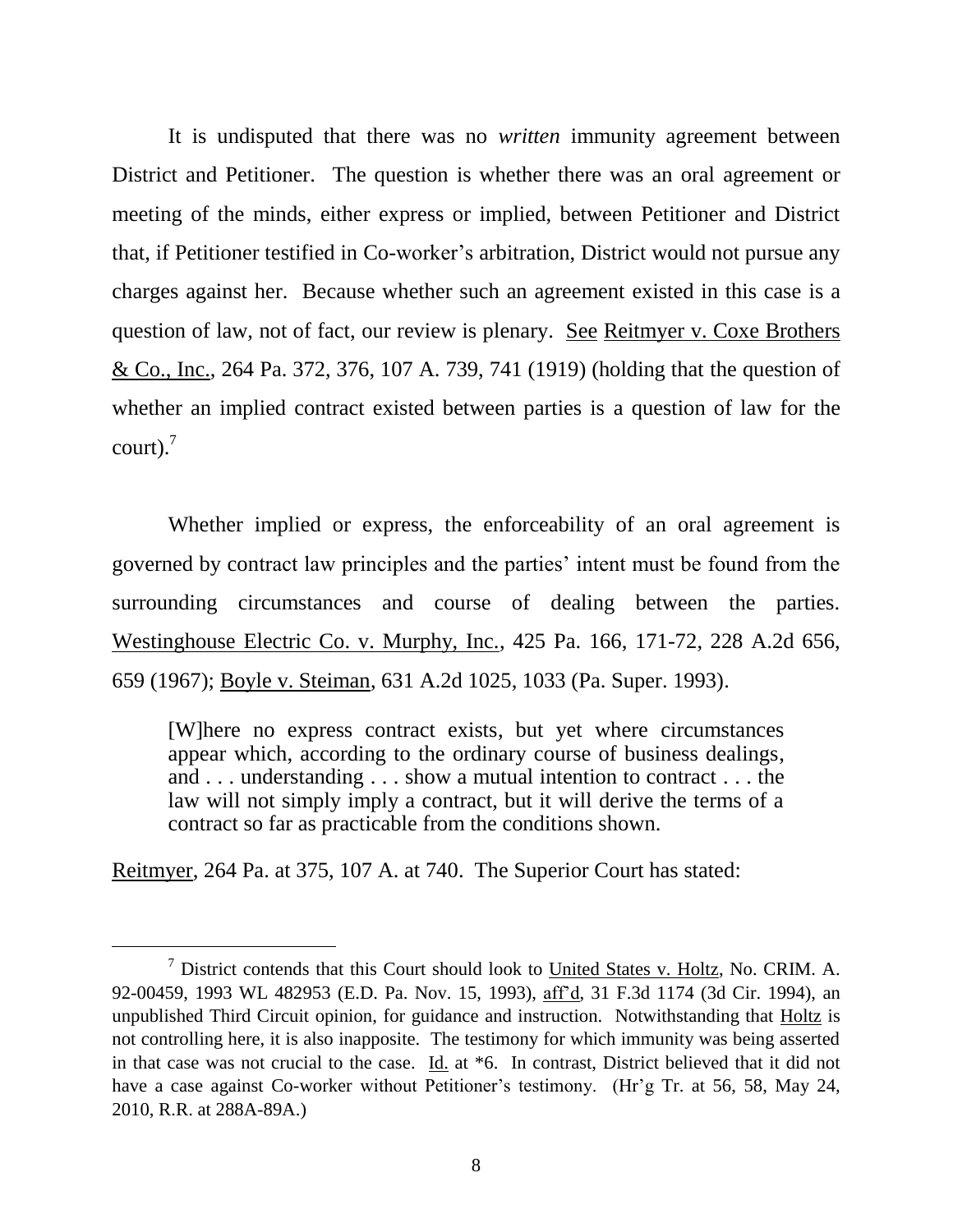"A contract implied in fact has the same legal effect as any other contract. It differs from an express contract only in the manner of its formation. An express contract is formed by either written or verbal communications." Ingrassia Constr. Co. v. Walsh, 486 A.2d 478, 483 n.7, 483 (Pa. Super. 1984). "A contract implied in fact[] is an actual contract, and . . . arises where the parties agree upon the obligations to be incurred, but their intention, instead of being expressed in words, is inferred from their acts in the light of the surrounding circumstances." Tyco Elecs. Corp. v. Davis, 895 A.2d 638, 640 (Pa. Super. 2006). "A contract implied in fact can be found by looking to the surrounding facts of the parties' dealings. Offer and acceptance need not be identifiable and the moment of formation need not be pinpointed." Ingrassia Constr. Co., 486 A.2d at 483.

Bricklayers of Western Pennsylvania Combined Funds, Inc. v. Scott's Development Co., 41 A.3d 16, 29-30 (Pa. Super.), petition for allowance of appeal granted in part by, \_\_\_ Pa. \_\_, 58 A.3d 748 (2012). "[T]he facts and circumstances under which the parties contracted . . . form a sort of context that may properly be resorted to as an aid in interpreting the contract, to the end that the objects and purposes of the parties may be carried into effect." Alcorn Combustion Co. v. M. W. Kellogg Co., 311 Pa. 270, 274, 166 A. 862, 863 (1933).

In order to determine whether there was a mutual intent by the parties, through the surrounding circumstances and their course of dealing, to enter into an immunity agreement we must look at the evidence presented by the parties. From the numerous depositions and hearings, with hundreds of pages of testimony, we first review the testimony of District's witnesses. After District learned that Petitioner would probably not testify against Co-worker, Solicitor Skezas admitted that he informed both Petitioner and her counsel that District needed Petitioner to testify because District would not have a case against Co-worker without her testimony. (Hr'g Tr. at 56, 58, May 24, 2010, R.R. at 288A-89A.) Skezas further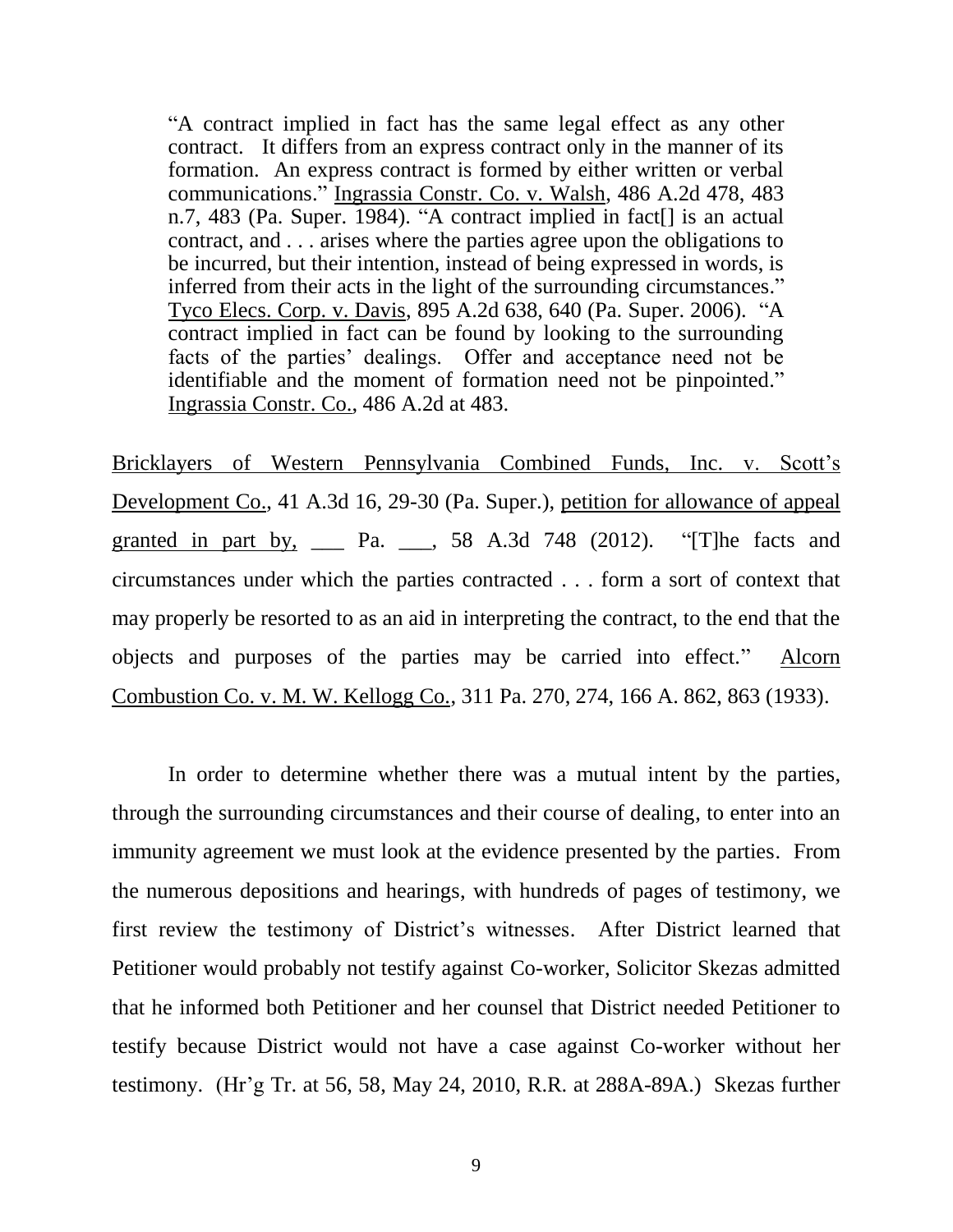admitted that he informed Petitioner that, if she did not testify, District would need a release from her that she would not hold District responsible should she be harmed by Co-worker in the future. (Hr'g Tr. at 43-44, 61, R.R. at 285A, 290A.) Skezas further acknowledged, as probably accurate, that Petitioner was "a scared and battered woman at that point." (Hr'g Tr. at 56-57, R.R. at 288A-89A.)

Solicitor Cambest's testimony buttresses Solicitor Skezas's admission that Petitioner would have to sign a release if she refused to testify during Co-worker's arbitration. Recalling that Petitioner exhibited reluctance to testify, Cambest stated that Solicitor Gary Matta stated that without Petitioner's testimony, the charges against Co-worker could not go forward, noting that if the arbitration did not proceed District would need a signed document from Petitioner releasing District from future liability in this matter. (Hr'g Tr. at 50, May 25, 2010, R.R. at 316A.)

Superintendent Risha testified that, when the newspaper leak occurred in January 2006, he tried to console Petitioner by stating "this is all going to be ok" and one "month from now . . . we can all just have a drink and relax over this." (Hr'g Tr. at 37-38, May 25, 2010, R.R. at 313A.) Superintendent Risha acknowledged that Petitioner was so upset upon learning that Co-worker was reinstated to the classroom that one of Petitioner's principals sent her home and Superintendent Risha then went to her son's house to comfort her. (Hr'g Tr. at 28- 29, R.R. at 310A-11A.) In addition, when only two ratings were possible, satisfactory or unsatisfactory, Superintendent Risha rated Petitioner satisfactory for the 2004-05 school year when the events involving the alleged Co-worker assault occurred. (Stipulations 19-20, FOF ¶ 43-44.)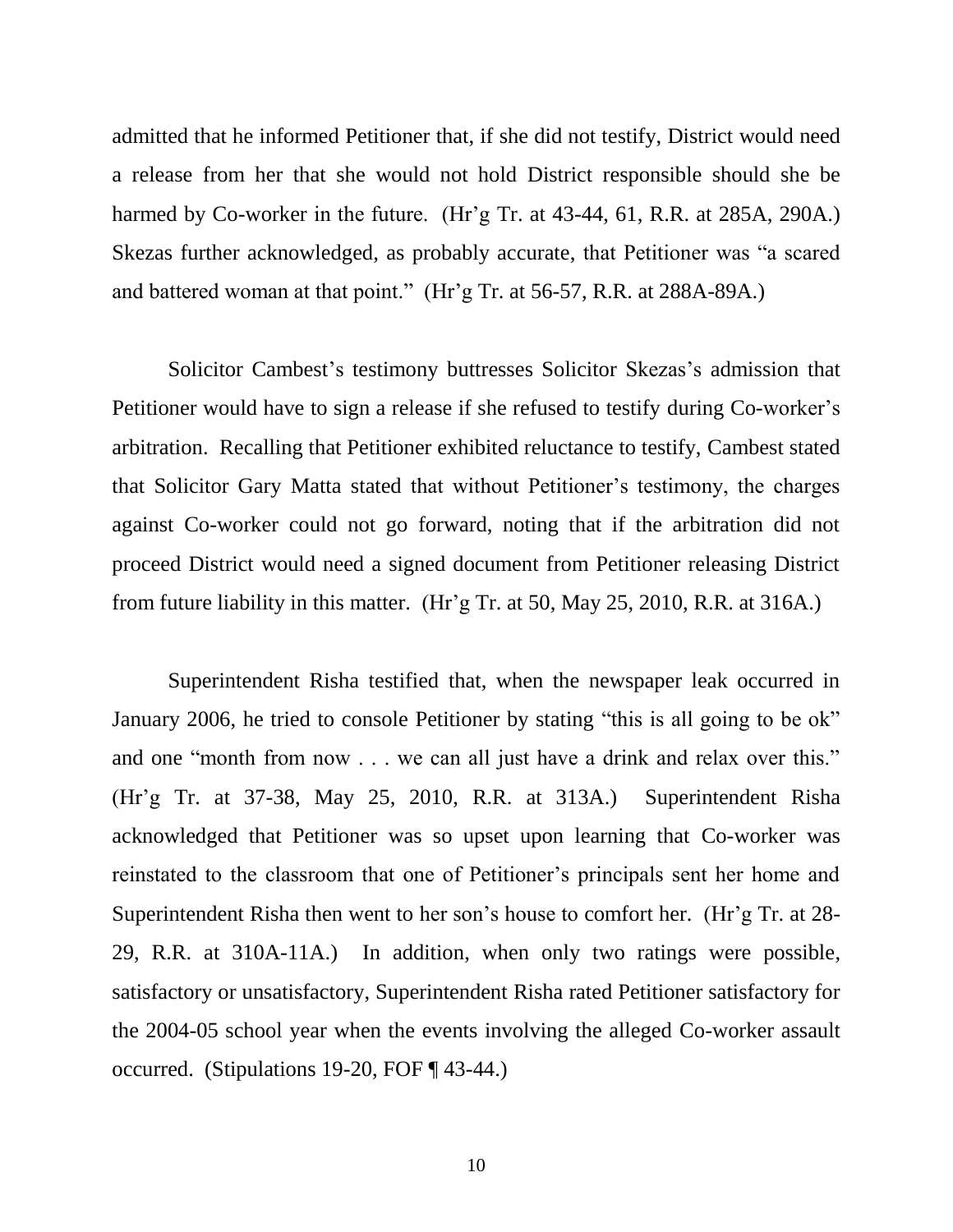The above summary of testimony by District's witnesses reveals that District believed that it most likely did not have a case against Co-worker unless Petitioner testified during the arbitration proceedings; however, Petitioner was reluctant to testify and, in order to persuade her to testify, District assured her that she would be protected from any potential administrative repercussions. District's positive evaluation of Petitioner, along with repeated assurances that District was not interested in targeting Petitioner, but needed her testimony to have a case against Co-worker, further indicates that District did not intend to pursue disciplinary charges against Petitioner. In fact, after Co-worker's arbitration, many months elapsed before District suspended Petitioner and did so only after the publication of the newspaper article.

The testimony of Petitioner's witnesses further supports that the parties intended Petitioner to testify during Co-worker's arbitration without fear of repercussions from District. Petitioner's attorney, Zoscak, testified that Co-worker had been stalking and making threats against Petitioner while District was investigating a physical assault, a tire slashing incident, threats, and the showing of a weapon involving Co-worker. Attorney Zoscak testified that in March 2005, in a meeting with Solicitor Skezas, Title IX Investigators Matta, Jr. and Tkacik, and Petitioner, District asserted that it could not pursue terroristic threats, sexual harassment, ordinary harassment, stalking, and assault charges against Co-worker without Petitioner's help. Attorney Zoscak stated that District offered a lot of friendly talk, promising that they wanted to protect Petitioner, and put her in contact with a women's shelter where she could live anonymously for protection from her husband and Co-worker; Solicitor Skezas even offered his law firm's help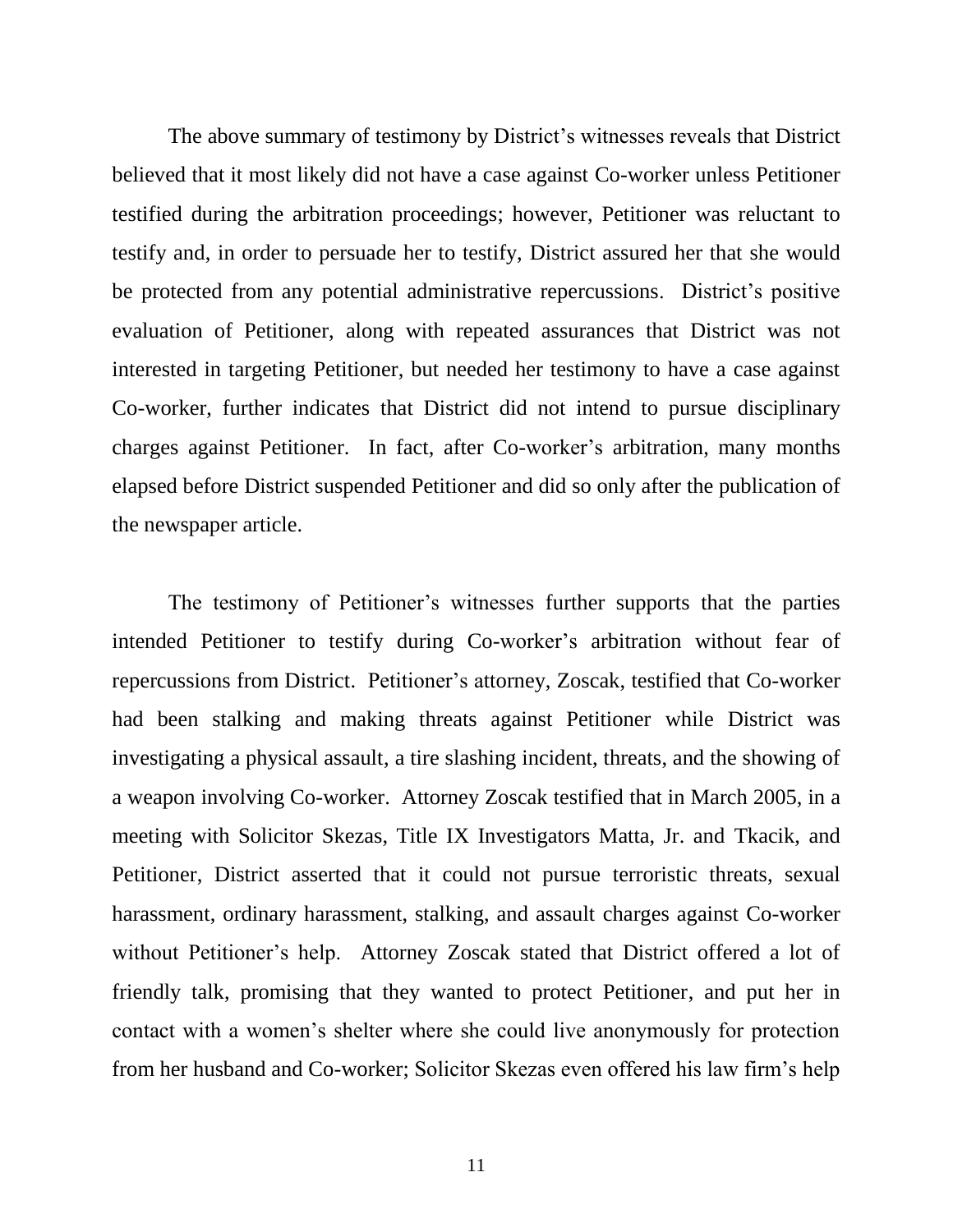without charge to get a Protection from Abuse Order. Attorney Zoscak stated that he, again, told Solicitor Skezas that he did not want Petitioner to testify because he did not think District had a case but, according to Attorney Zoscak, District said they were "going forward with it as long as [Petitioner] testifies." (Hr'g Tr., June 21, 2010, at 63-66, R.R. at 418A-19A.)

Attorney Zoscak testified further that he and Petitioner went to the District interview location at about 10:00 a.m. on March 5, 2005, but District solicitors did not begin Petitioner's interview until 9:00 p.m. that evening and she was the last one to be interviewed. (Hr'g Tr. at 71-72, R.R. at 420A.) Attorney Zoscak stated that he remained concerned that Petitioner was sticking her neck out and testified how District again asked for a release if she was not going to testify. (Hr'g Tr. at 77-80, R.R. at 421A.) Zoscak stated that it was "[b]eyond a doubt" that there was an agreement between him and Solicitors Cambest and Skezas that Petitioner's job would be protected if she testified at the arbitration hearing, (Hr'g Tr. at 77, R.R. at 421A), and that he permitted Petitioner to testify because he felt that he had a protected contract for her job and there was no release, (Hr'g Tr. at 79, R.R. at 421A). Attorney Zoscak further testified that he ran into Solicitor Cambest at a local restaurant after Co-worker's arbitration where Solicitor Cambest told him that Petitioner did well at the arbitration, she made the case for District, and they had a winner. (Hr'g Tr. at 88-89, R.R. at 423A-24A.) Attorney Zoscak further testified that Solicitor Cambest told him to be sure to "thank [Petitioner] for her cooperation" and tell her that "she can put this behind her for the rest of her life." (Hr'g Tr. at 89, R.R. at 424A.)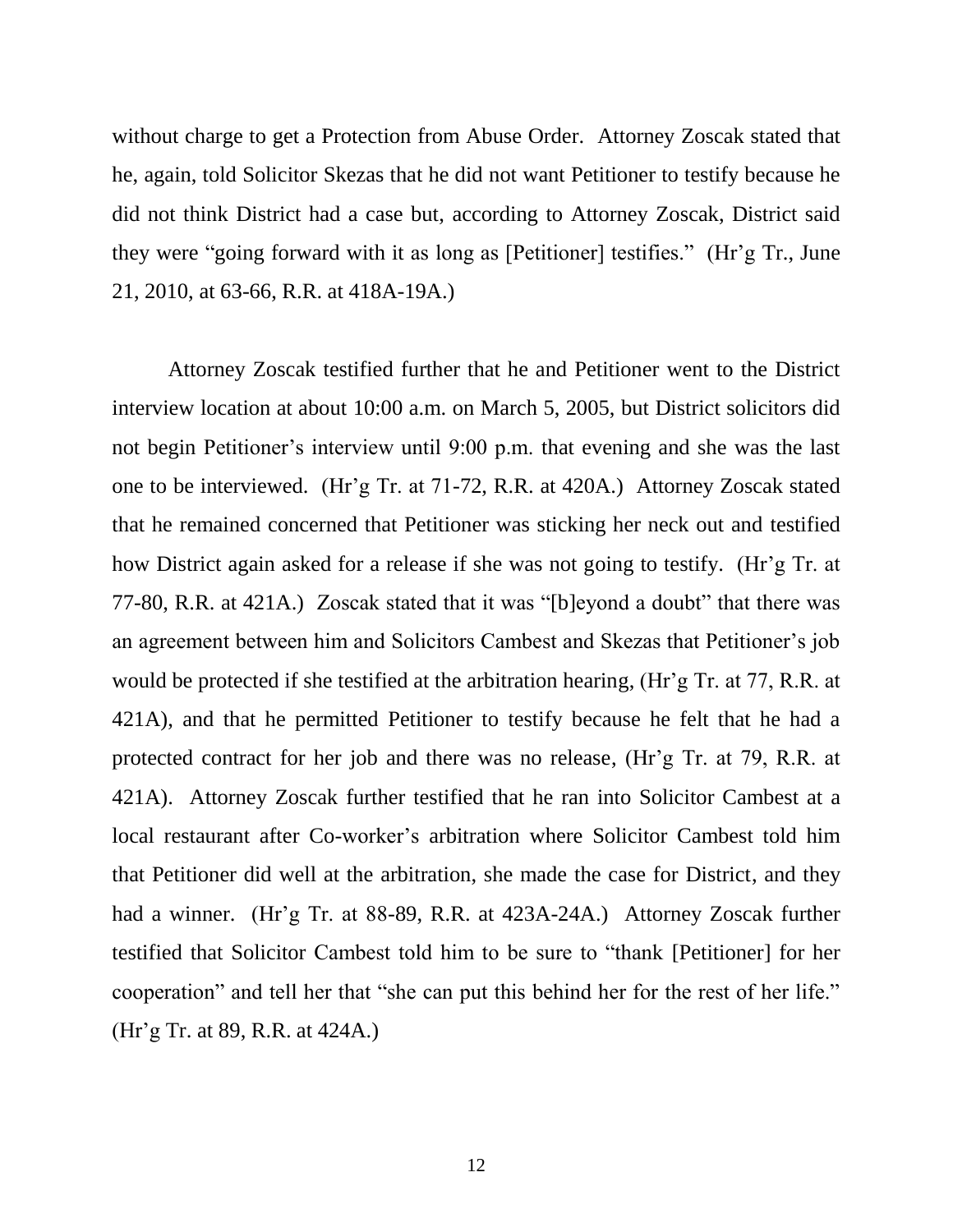Attorney Baker testified that Solicitor Cambest stated, in the presence of he and Attorney Zoscak, that "we are not going to do anything to get [Petitioner] regardless of what is said in that hearing." (Hr'g Tr. at 17, July 6, 2010, R.R. at 461A.) Attorney Baker acknowledged that, on the Friday before Co-worker's arbitration hearing, he was present when Attorney Zoscak told Solicitor Cambest that he was not sure if he was going to let Petitioner answer any questions because it could result in trouble for her, and Cambest stated that he did not care what Petitioner said because District would not target her. After Petitioner's March 5, 2005 interview, Attorney Zoscak left the room, told Attorney Baker that Petitioner had gone into great detail about her relationship with Co-worker, and how glad he was that he had made an immunity deal with Solicitor Cambest before Petitioner was interviewed. (Hr'g Tr. at 19-37, R.R. at 461A-466A.)

District Education Association President Maksin testified on behalf of Petitioner that District was investigating Co-worker, not Petitioner, and that Petitioner was never under investigation before the 2006 newspaper article was printed. (Hr'g Tr. at 30, June 21, 2010, R.R. at 410A.) When Petitioner was concerned that District might move her from her school because of these matters, Maksin testified that she reassured Petitioner that the "investigation was not about her" and "[D]istrict was not looking upon [her as] causing trouble." (Hr'g Tr. at 34, R.R. at 411A.)

The foregoing testimony supports the conclusion that Petitioner believed that she would not suffer any repercussions if she testified during Co-worker's arbitration. As such, both District's and Petitioner's witnesses' testimony supports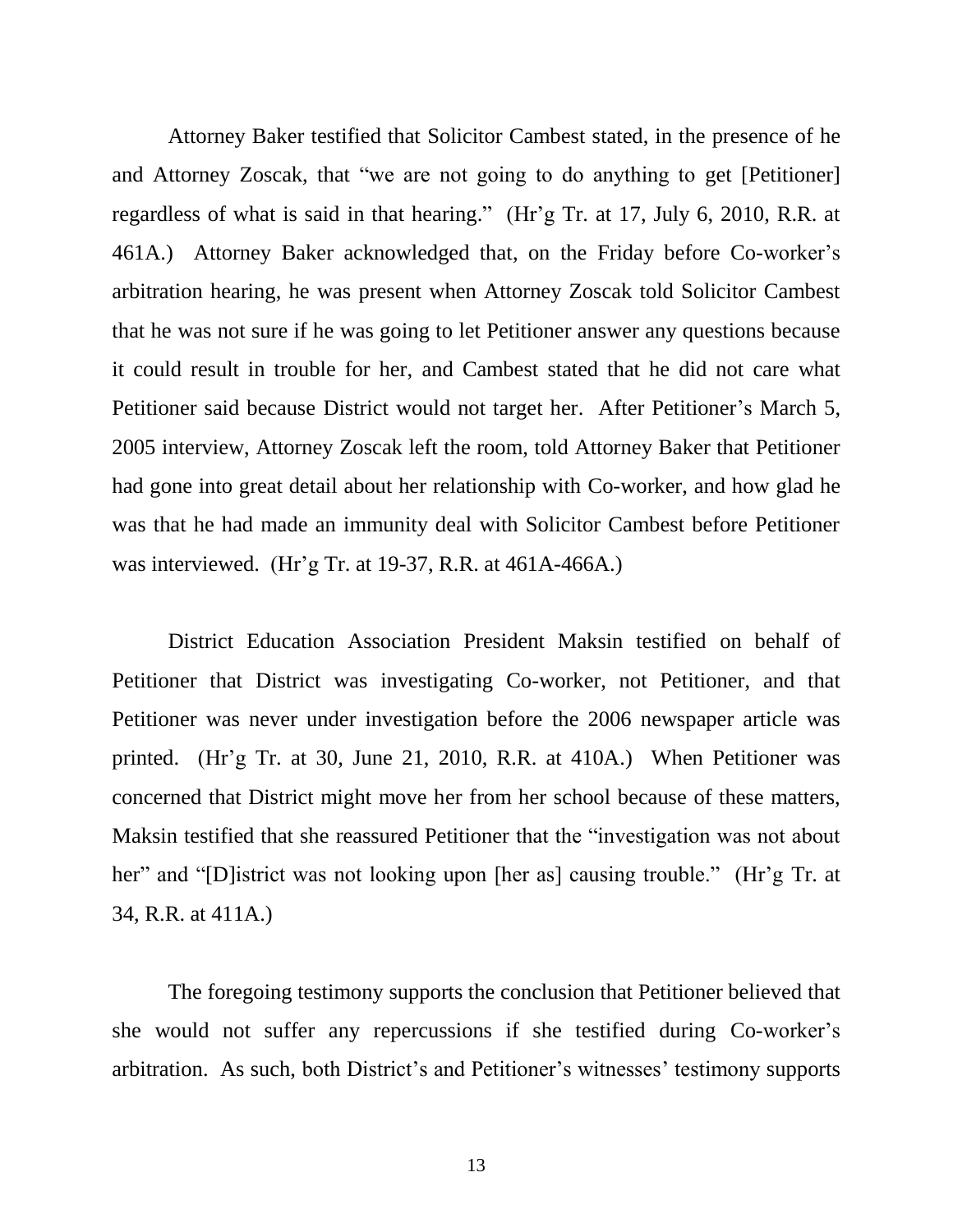the conclusion that the surrounding circumstances show that, during the course of dealings between District and Petitioner over Co-worker's investigation and preparation for arbitration, the parties mutually intended that if Petitioner agreed to testify she would have no concern or fear that any District action would be brought against her as a result of such cooperation. Therefore, we hold that, as a matter of law, an enforceable implied immunity agreement existed between District and Petitioner.

Because there was an implied agreement that Petitioner would have immunity if she testified at the request of District in its March 2005 arbitration against Co-worker, Petitioner's testimony cannot provide the basis for her termination from employment. Therefore, we reverse the Secretary's Order upholding Petitioner's termination from employment with District.<sup>8</sup>

### **\_\_\_\_\_\_\_\_\_\_\_\_\_\_\_\_\_\_\_\_\_\_\_\_\_\_\_\_\_\_\_\_ RENÉE COHN JUBELIRER, Judge**

<sup>&</sup>lt;sup>8</sup> Because of our disposition of this case, we do not reach Petitioner's additional argument that the Secretary erred by dismissing the defense of laches.